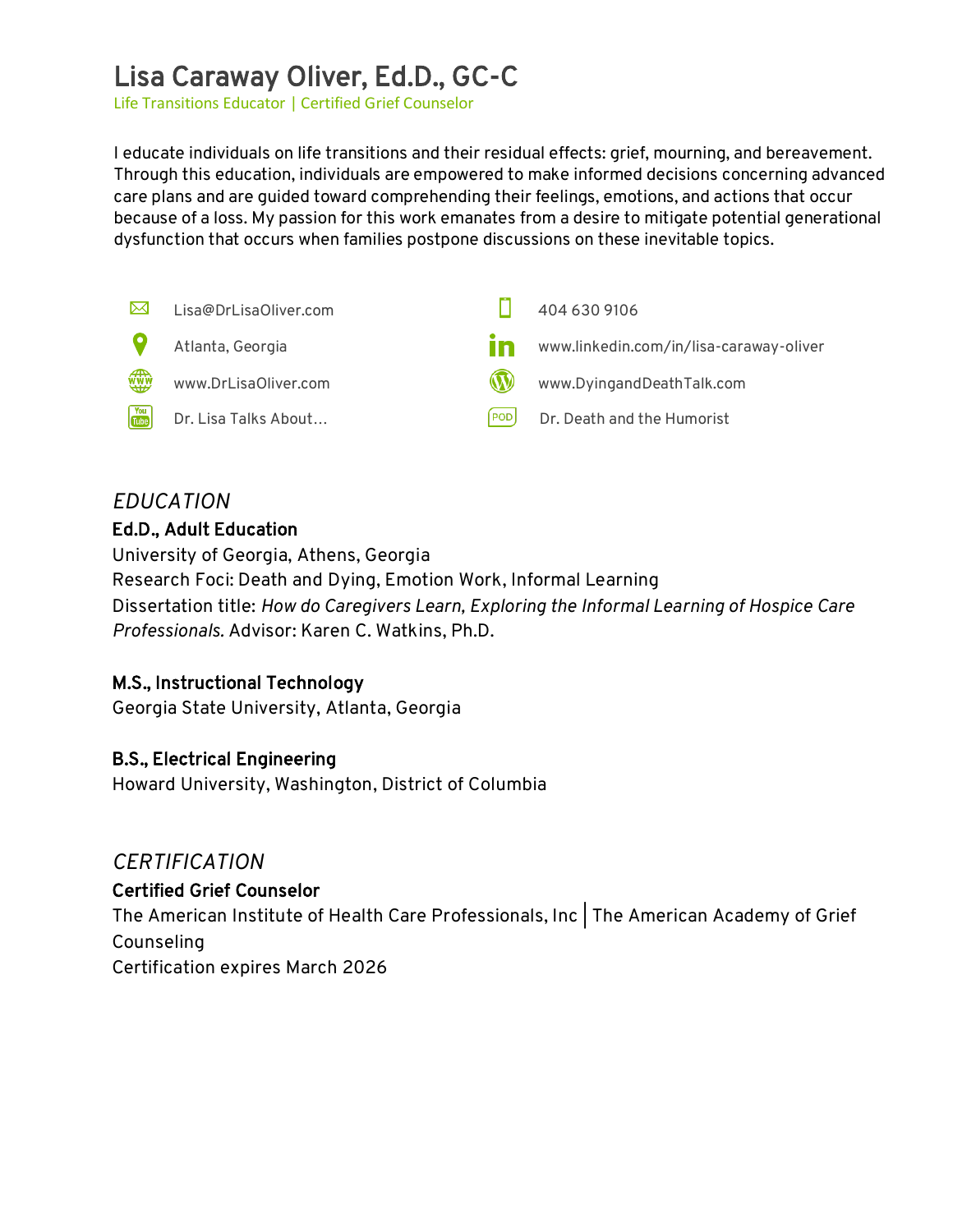# *EDUCATOR EXPERIENCE*

### Facilitator – Death Cafes | Fulton County Library System | Fulton County, Georgia November 2017 – 2020

Using highly interactive conversation, I facilitated a monthly discussion on the topic of death. Following the model established by Death Café founder, the late Jon Underwood, a death café's purpose is to increase awareness of death with the hope that people will begin to make the most out of their (finite) lives.

# Presenter - Fulton County Library System | Fulton County, Georgia

November 2017 – 2022

I presented a monthly Life Transition Series designed to educate participants on end-oflife issues and opportunities while encouraging them to take concrete steps that lessen the burden surrounding end-of-life decisions required of their loved ones or themselves.

# Presenter – Gwinnett County Public Library - Five Forks Branch | Lawrenceville, Georgia

October 2019 – February 2022 I facilitated Death Cafes and a seminar on Advanced Care Planning at this location.

#### Facilitator, Walking the Mourner's Path | St. Paul's Episcopal Church, Atlanta Georgia Annually

*Walking the Mourner's Path* is a small group, Christ-centered, 8-week grief workshop.

Once the initial task of assessing participant readiness for the workshop is completed, each week I guide participants through different concepts of the grief, mourning, and bereavement process. Effective listening is utilized to determine how to both (1) facilitate the discussion further and (2) modify the course homework to effectively minister to the individual and collective needs of the group without the possibility of overwhelming them. Shared experiences among the participants as well as the use of narratives, allowed both Transformational and Experiential learning to occur, shepherding the participants forward in their healing. The workshop received high reviews from participants.

### Facilitator – Life Transitions Education Ministry | St. Paul's Episcopal Church, Atlanta Georgia

### January 2019 - Present

To make the topic of death as comfortable to discuss as the topic of birth, this Ministry is designed to educate and prepare church members to be proactive regarding end-of-life care. As the facilitator, I design, develop, facilitate, and evaluate for effectiveness quarterly workshops on the topics of Advanced Care Planning, Funeral Planning, and Preparing for a Good End of Life.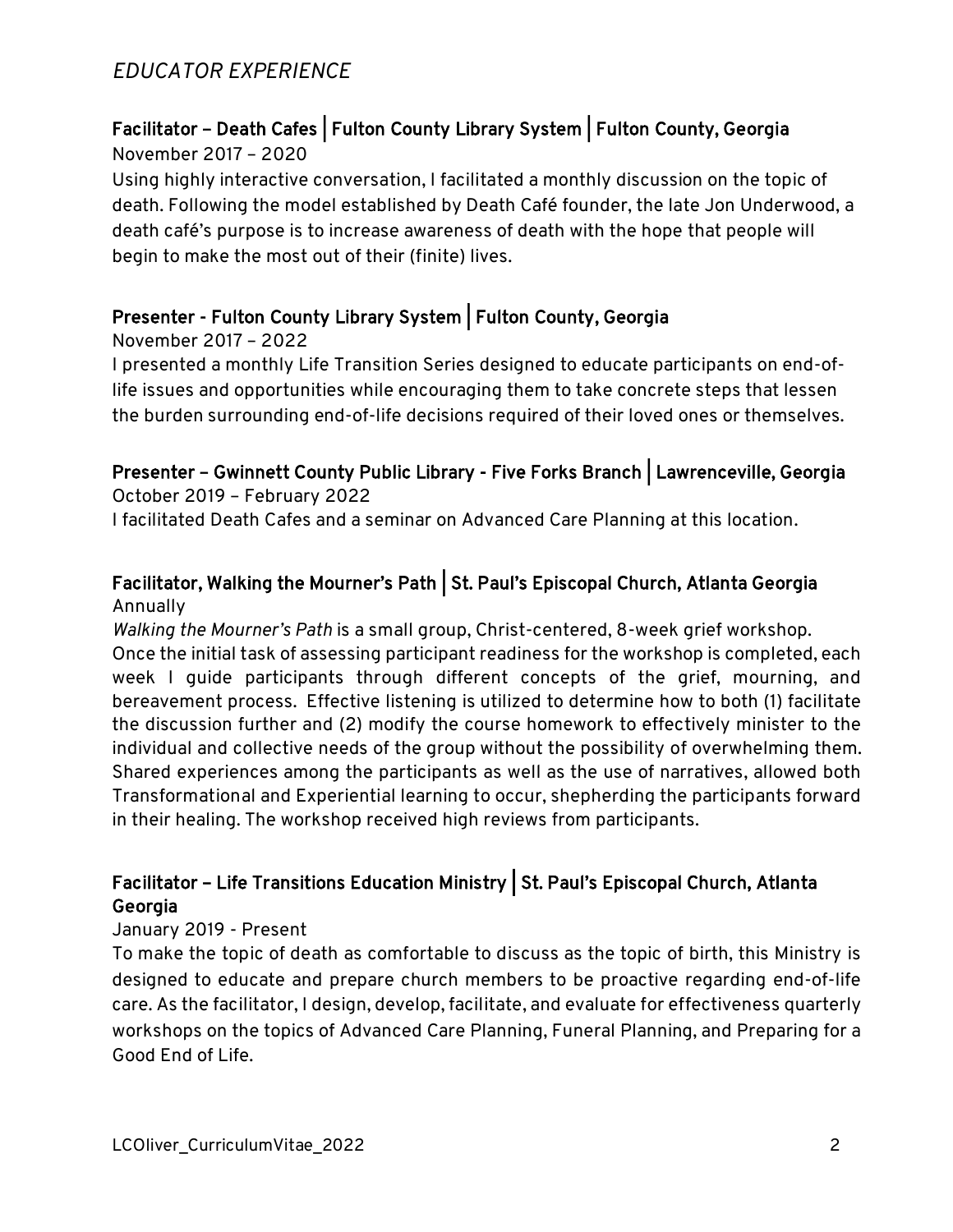### Seminar Facilitator, Georgia Yellow Dot Program | National Church Residences, Atlanta, Georgia.

### July 2020 – September 2020

The Yellow Dot program is a partnership between the Georgia Department of Public Health and the Georgia Department of Human Services Division of Aging Services designed to help first responders provide life-saving medical attention after a medical emergency. I facilitate both educational seminars on the value of advance care planning and activity-based seminars to assist residents with the completion of their Yellow Dot form and Advanced Directives.

### *PUBLICATIONS*

Oliver, L.C. (2022). FINAL WISHES: Funeral Planning Workbook, 2nd Edition. Dr. Lisa Oliver, LLC ISBN: 978-0578366746

Oliver, L. C. (2018). Final Wishes: A Workbook for Planning a Funeral. Amazon Services, LLC ISBN: 1730874193, 9781730874192.

# *CONFERENCE PRESENTATIONS*

Oliver, Lisa (2016). *The Informal Learning of Hospice Care Professionals*. Oral presentation at the 38th Annual Conference of the Association of Death Education and Counseling, Minneapolis, Minnesota.

# *SPEAKING ENGAGEMENTS*

- *WELLBEING INSPIRES WELLDOING.* A Panel Discussion on Grief. Kigali Shared Office | Queen Nyabinghi. Kigali, Rwanda, Africa. April 2021.
- *Life, Love, and Legacy with Dione Traci Duckett.* A radio interview about Death Cafes. April 2021.
- *Black Parents Aging Podcast*. A radio interview about advanced care planning and death cafes. March 2021.
- *Grief: A Presentation and Facilitated Discussion.* Federal Defender Services of Eastern TN. October 2020.
- *Living Well and the Importance of Advance Care Planning.* Chaplains and Residents of the Atlanta Region of the National Church Residences, Atlanta, GA, July – August 2020.